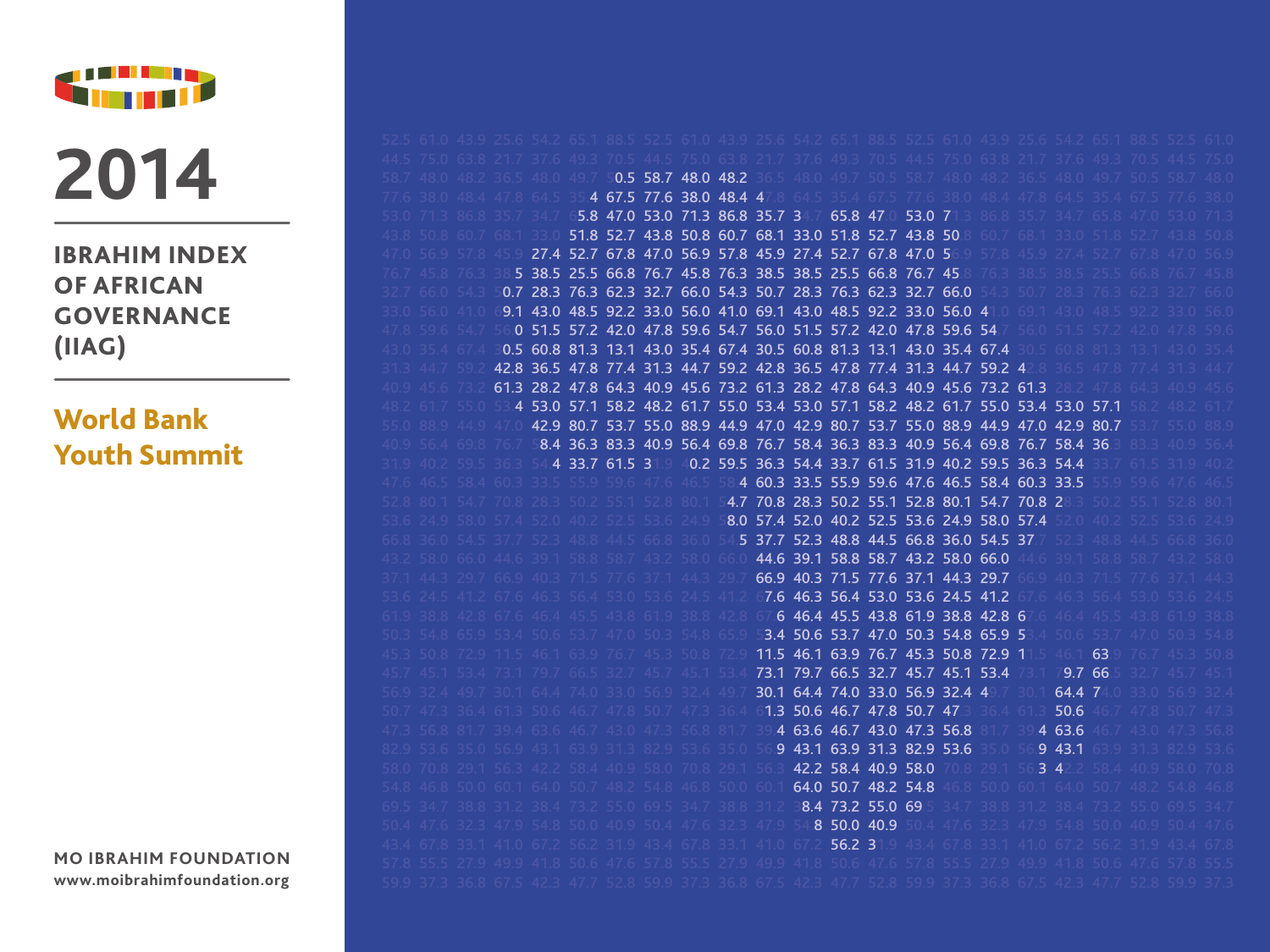

## **The Ibrahim Index of African Governance**

The IIAG provides:

- A framework for citizens, governments, institutions, **•** academics and business to assess the delivery of public goods and services, and policy outcomes, across Africa.
- A tool with which to govern, highlighting continental, **•** regional, national and thematic governance results.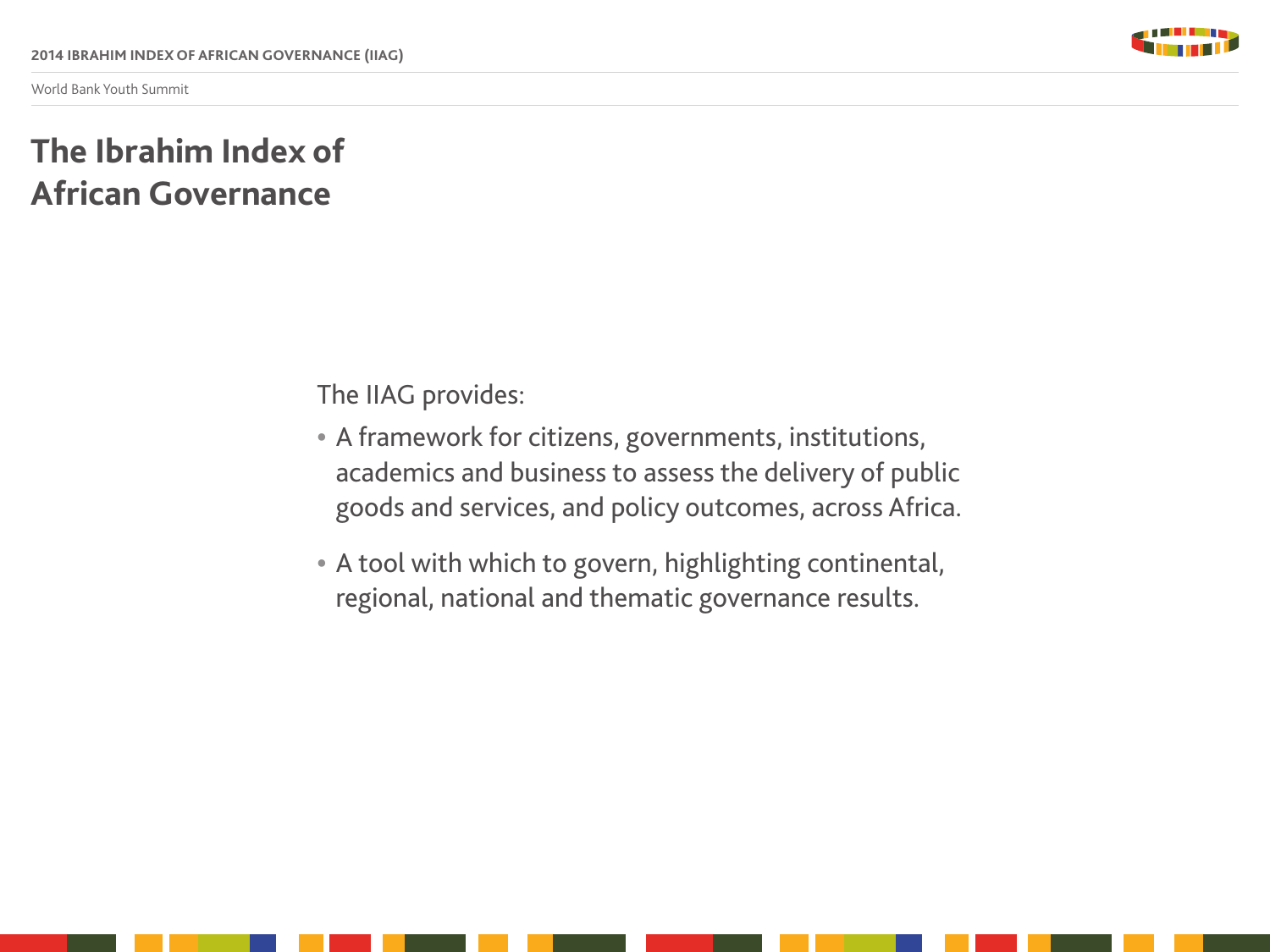

## **MIF definition of governance**

The provision of the political, social and economic goods that a citizen has the right to expect from his or her state, and that a state has the responsibility to deliver to its citizens.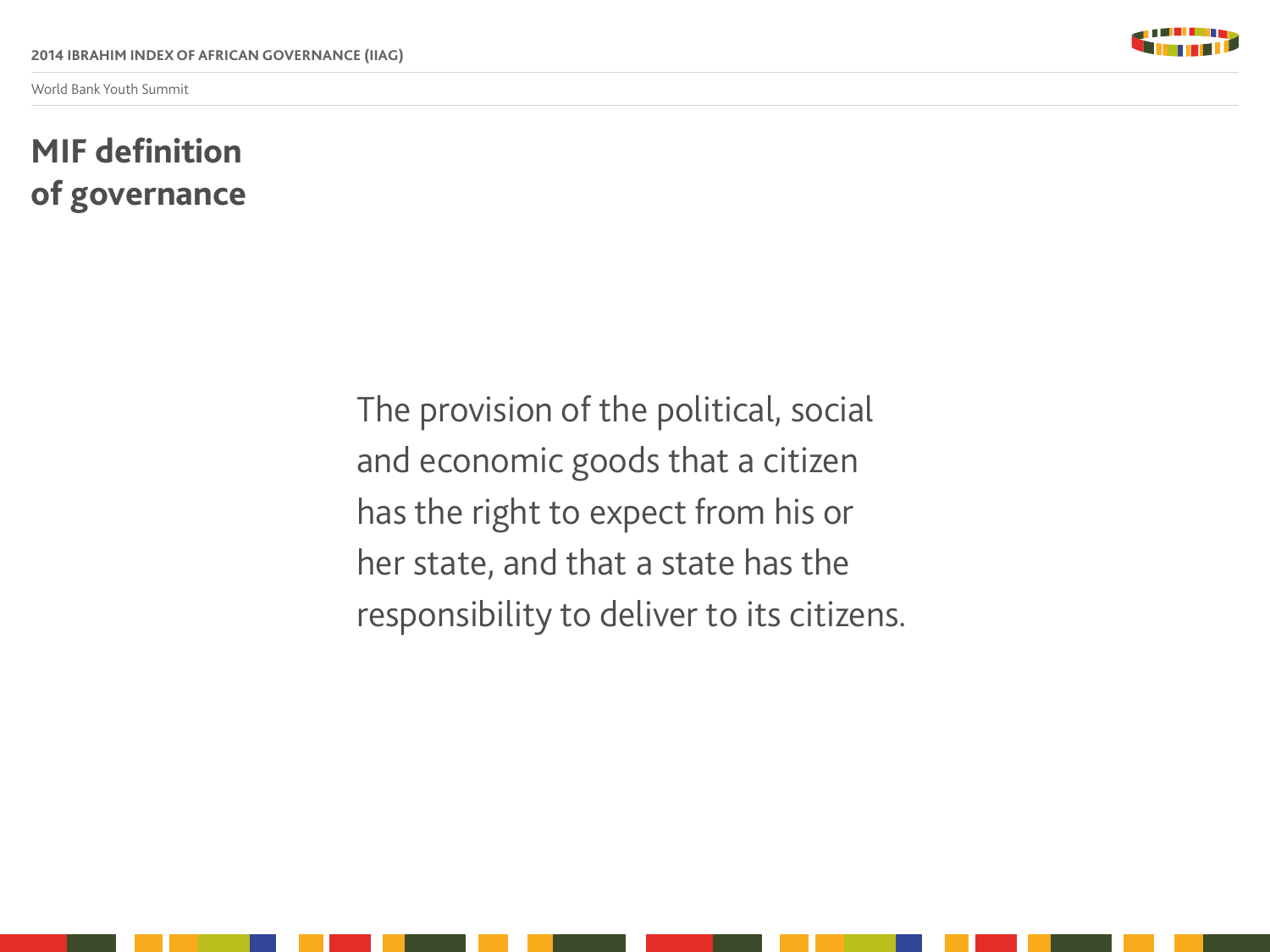

#### **2014 IIAG structure**

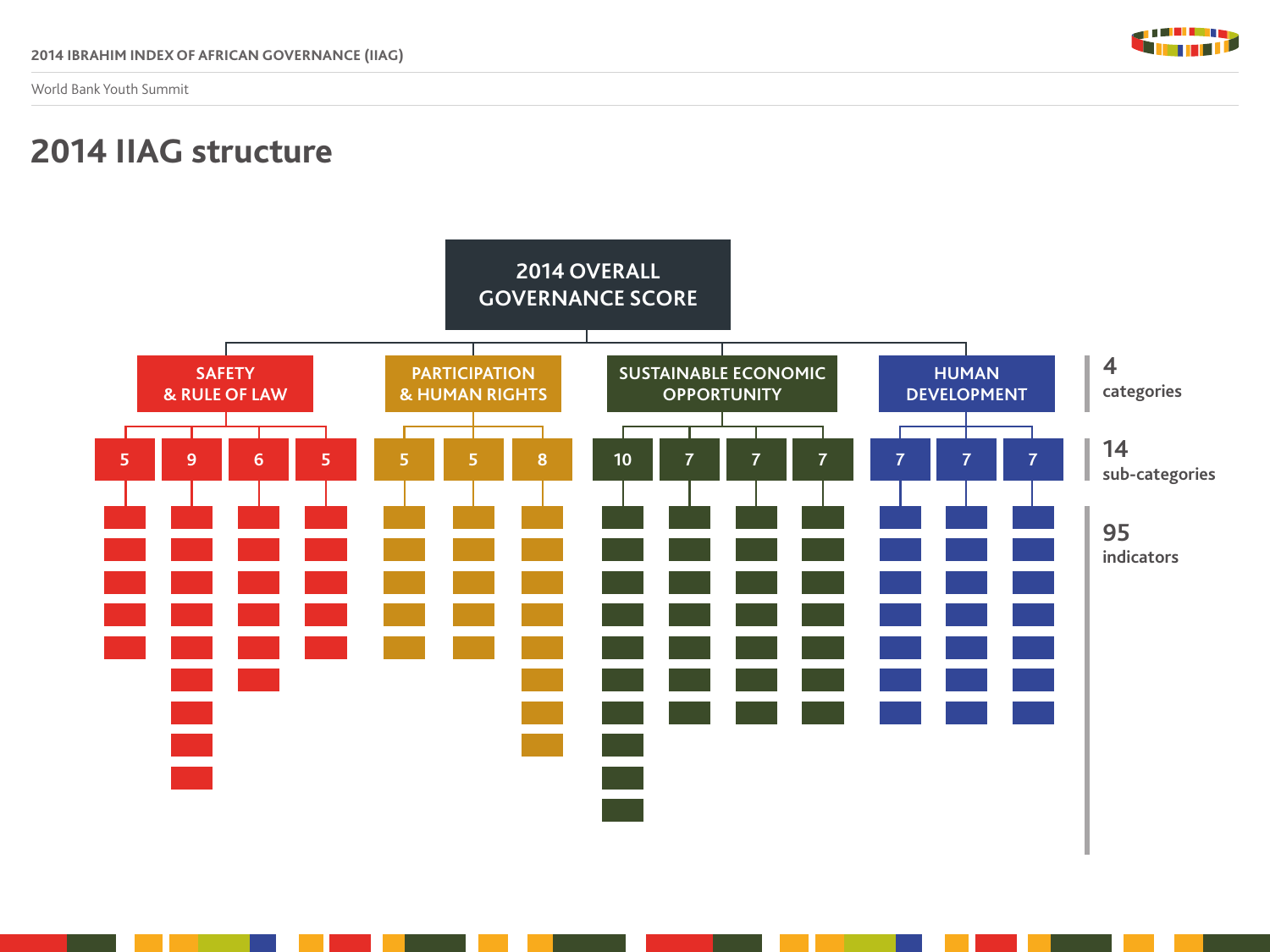

## **Methodology**

**The journey of a data point**

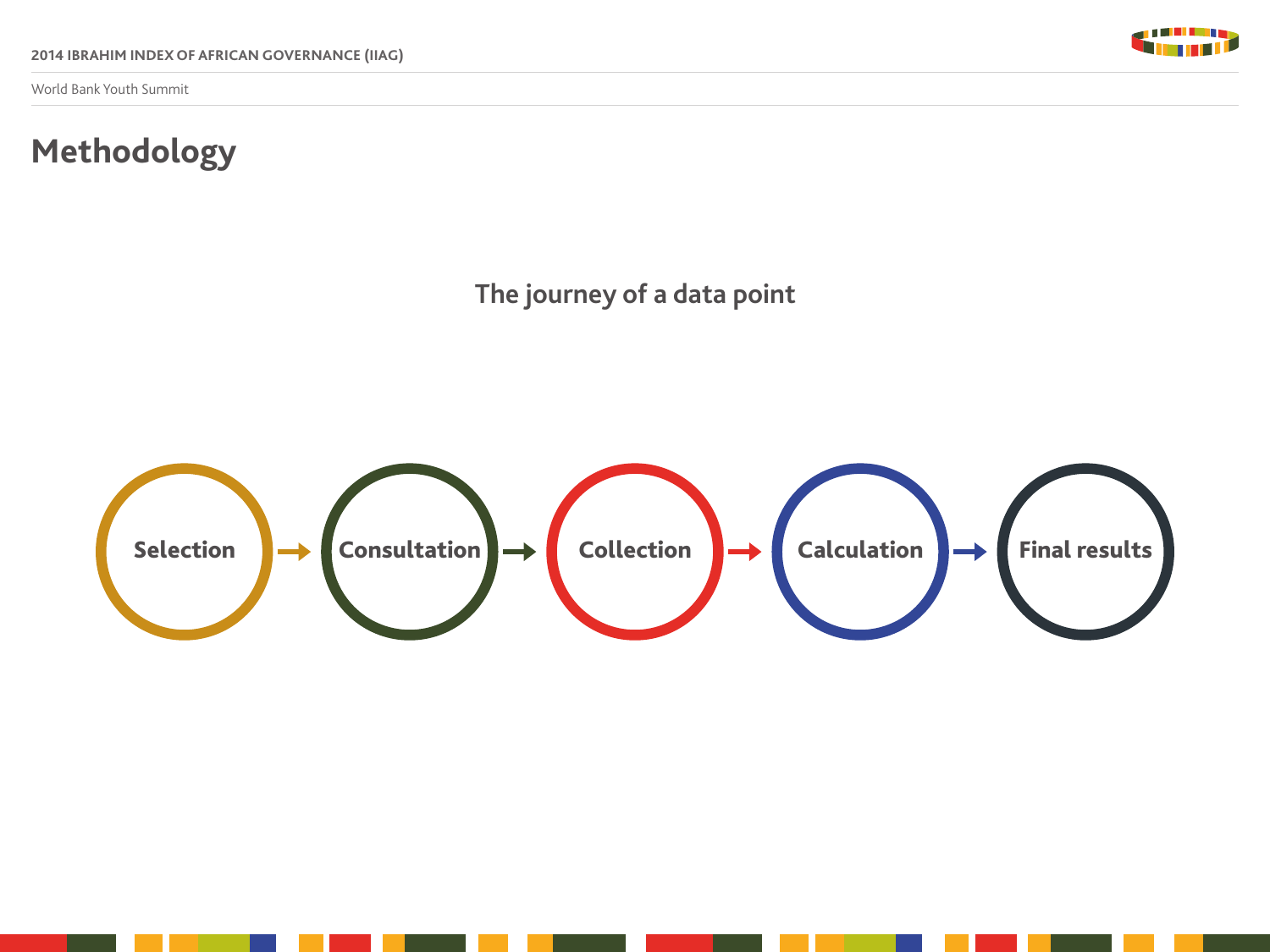

#### **Key criteria for inclusion in IIAG**

- Suitable governance proxy **•**
- Covers at least 35 of 52 countries **•**
- Has at least two years' worth of data since 2000 **•**
- Latest data point exists within the last three years **•**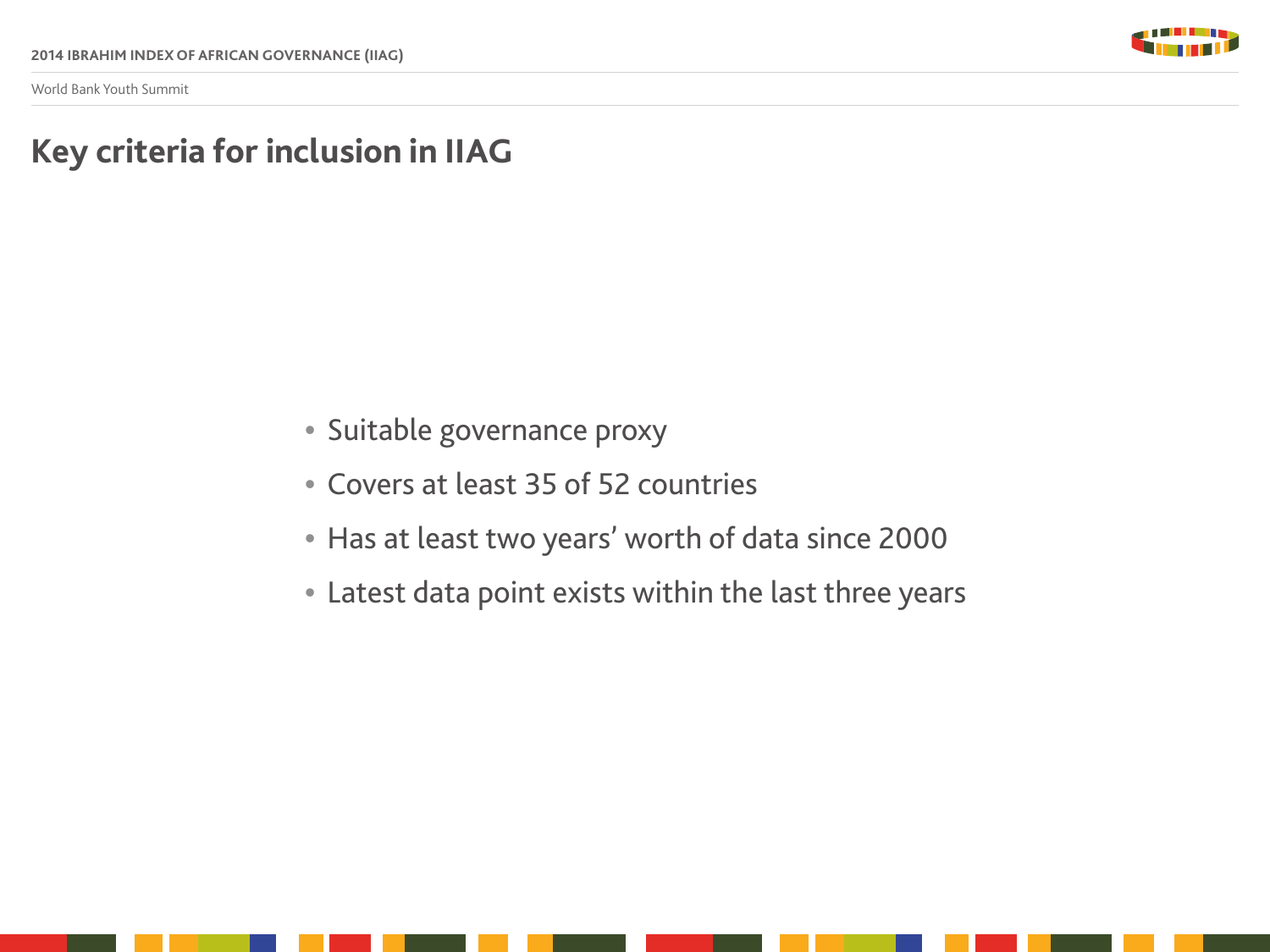

## **Missing data is estimated**

| <b>Country A</b>           | Year 1 |      | Year 2 Year 3 Year 4 Year 5 |      |      | Year 6 |
|----------------------------|--------|------|-----------------------------|------|------|--------|
| Raw data from source       |        | 85.1 | 84.8                        |      |      | 82.8   |
| <b>Between data points</b> |        | 85.1 | 84.8                        | 84.1 | 83.5 | 82.8   |
| <b>Outside data points</b> | 85.1   | 85.1 | 84.8                        | 84.1 | 83.5 | 82.8   |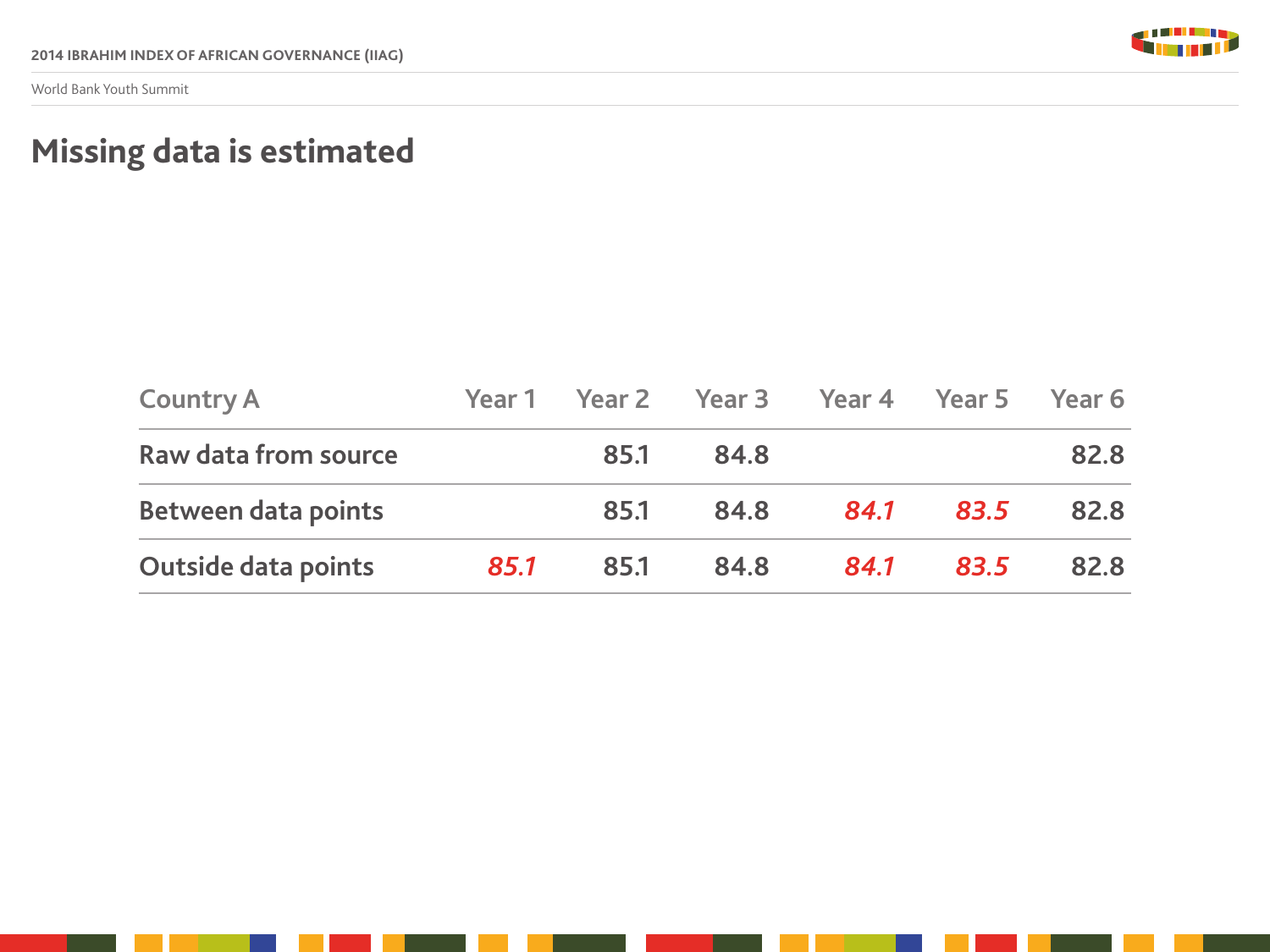

#### **Data sets are put on the same scale**



## **Data sets are aggregated according to IIAG structure**